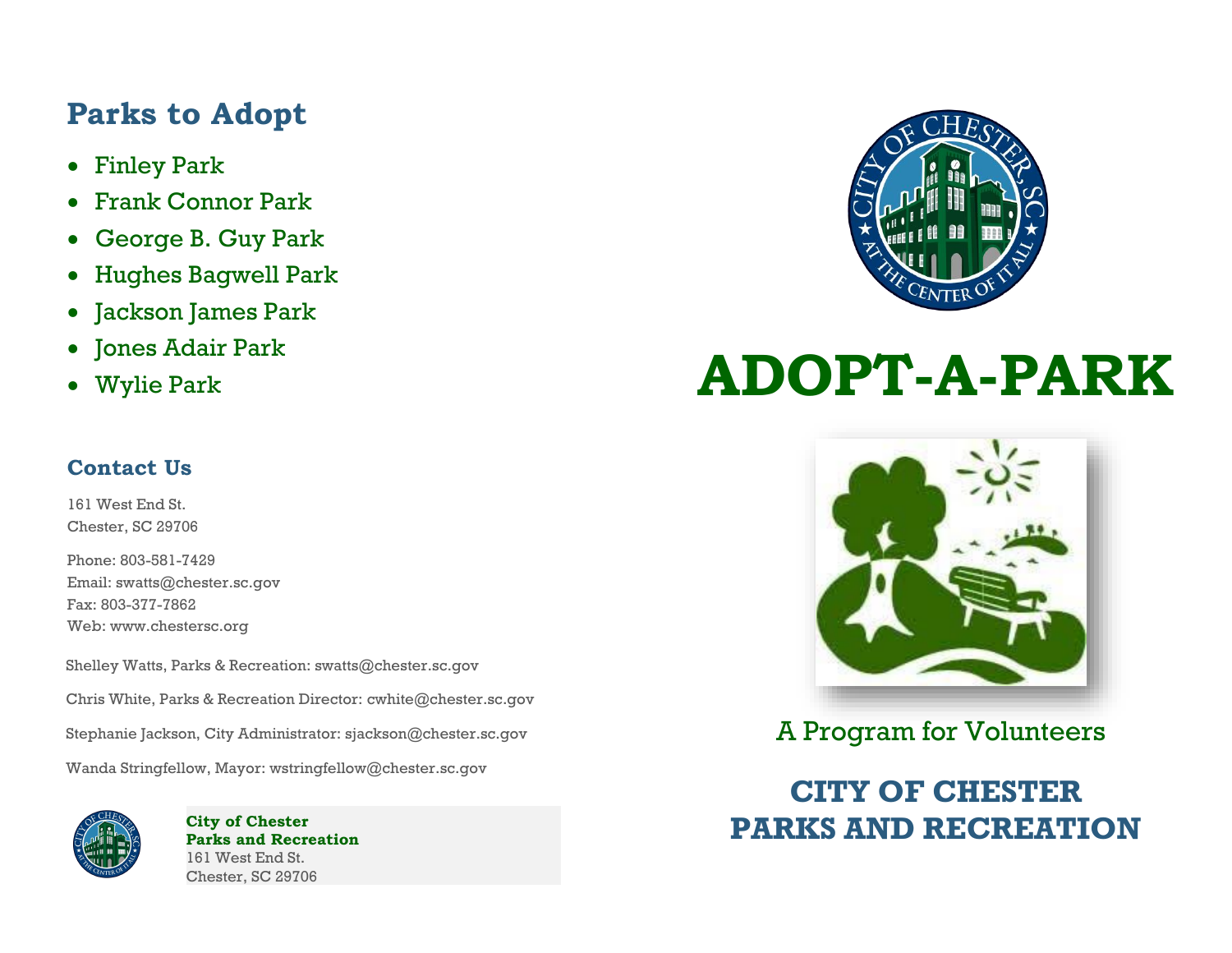## Adopt-A-Park Program

The mission of the Adopt-A-Park program is to protect and enhance the City of Chester's neighborhood parks by utilizing volunteer support.

The city of Chester Parks & Recreation Department coordinates the Adopt-A-Park program. Program volunteers recruit residents to assist with the general care and maintenance of neighborhood parks. Parks & Recreation staff will train and educate volunteers on program guidelines.

#### Volunteers

Volunteers include individuals & families, senior citizens, neighborhood residents, youth groups, scouts, faith-based groups, businesses & school clubs.

#### **Duties may include:**

- Litter pickup
- Leaf raking
- **Painting**
- Staining of benches, etc.
- Spreading of mulch, gravel, pellets, sand, etc.
- Blowing or sweeping of courts or shelters
- Removal of exotic invasive plants
- Planting flowers
- **Cleaning picnic tables**
- Mulching trees/shrubs
- Reporting safety hazards, illegal dumping, injured or dead animals, storm damage, etc.



## Benefits of Involvement

Being involved in the Adopt-A-Park program is a wonderful way to take an active role in beautifying our community. Being involved in the program promotes positive social interaction, bonding and healthy activity.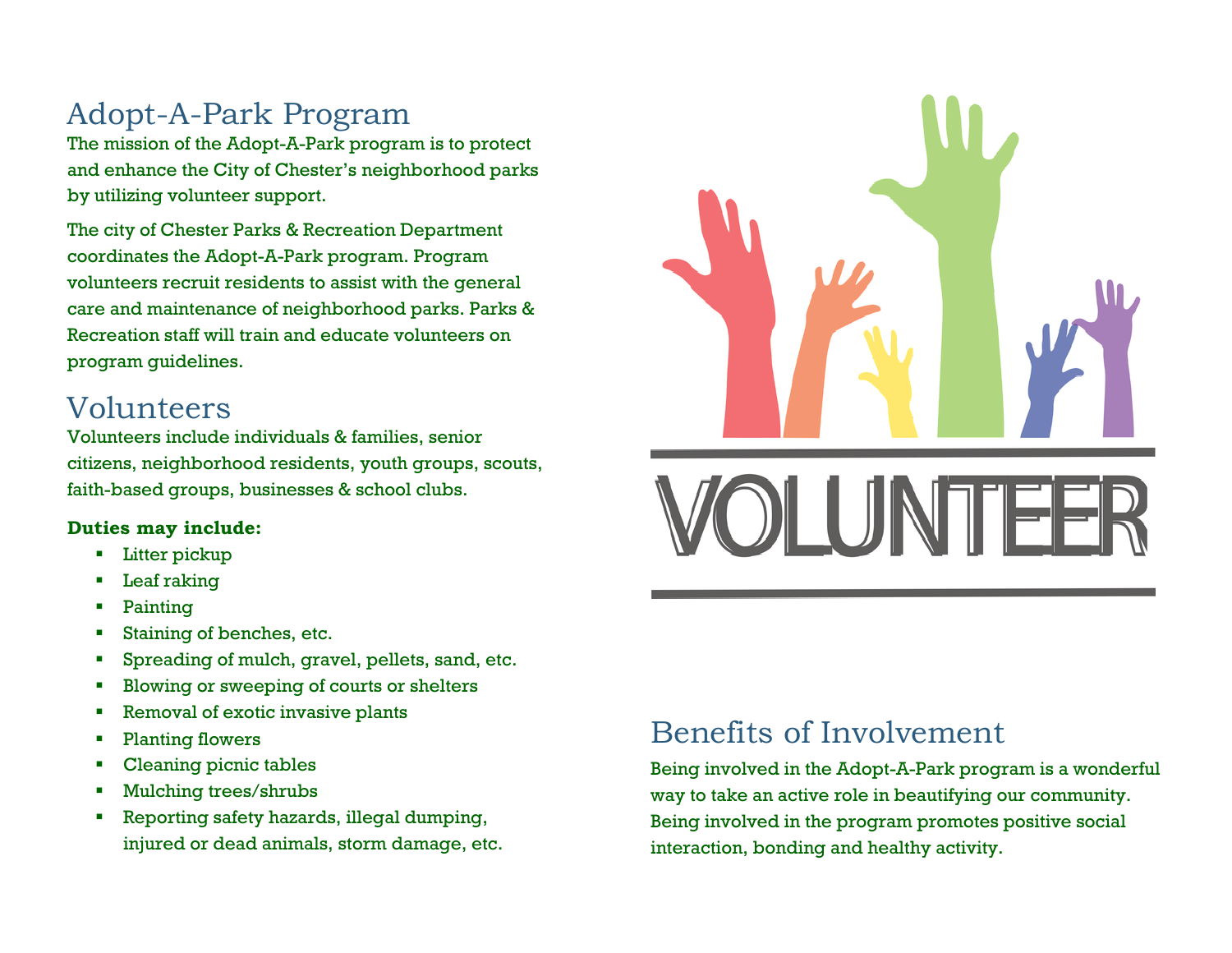# Adopt-A-Park Guidelines

- A park will be assigned on a first-come, first-serve basis to be determined by the Director.
- Each group will receive volunteer service waivers
- Forms must be completed on or before the day work begins.
- Waiver forms should be returned to the Parks & Recreation office. A student's parent or guardian will sign the form if student is under the age of 18.
- Work is to be completed during park hours only.
- All participants should be over the age of 18 or accompanied by an adult.
- Groups are to commit to a minimum of work once per month in the adopted park.
- A Minimum of 25 hours completed before establishing ownership plaque.
- Appropriate clothing and gloves for weather and work should be worn at all times.
- All participants are to follow park policies set by the City of Chester Parks and Recreation department. Failure to do so will result in removal from the program.
- **EXECT** Special projects that go beyond the scope of regular maintenance must be approved by the Parks and Recreation Director.
- Groups that cannot fulfill their commitment to work once a month will risk being removed from the Adopt-A-Park program.
- Groups are to submit their hours to Parks and Recreation at the end of each month worked.
- Have fun and be safe!

# Adopt-A-Park Policies

- All volunteers (individuals or a representative) must complete the Adopt-A-Park Application.
- All volunteers must complete the Volunteer Service Waiver. Anyone under 18 years of age must have a parent or guardian sign the waiver.
- The adopting organization or individual must commit to a predetermined period of time.
- Volunteers under the age of 18 must have adequate adult supervision.
- Monitoring of the park should be done on a regular basis: Once a month or more often during the warm season and as weather permits in the cold season. Some sites may require additional time commitments.
- Total number of Volunteers and Hours must be reported to the Parks and Recreation Department monthly. A Volunteer Activity and Hours form will be given at the time of adoption.
- The adopting organization or individual will report any conditions or potential hazards to the Parks and Recreation Department immediately.
- Shorts or open toe shoes are not allowed.
- Unless special arrangements are made, Parks and Recreation staff will not be available on-site for your volunteer project. In case of emergency, please call 911.
- The City of Chester will be responsible for collecting and disposing of the filled bags. Notification of bags to be collected needs to occur by the next business day.
- Accidents/injuries occurring during your event need to be reported to Parks and Recreation immediately.